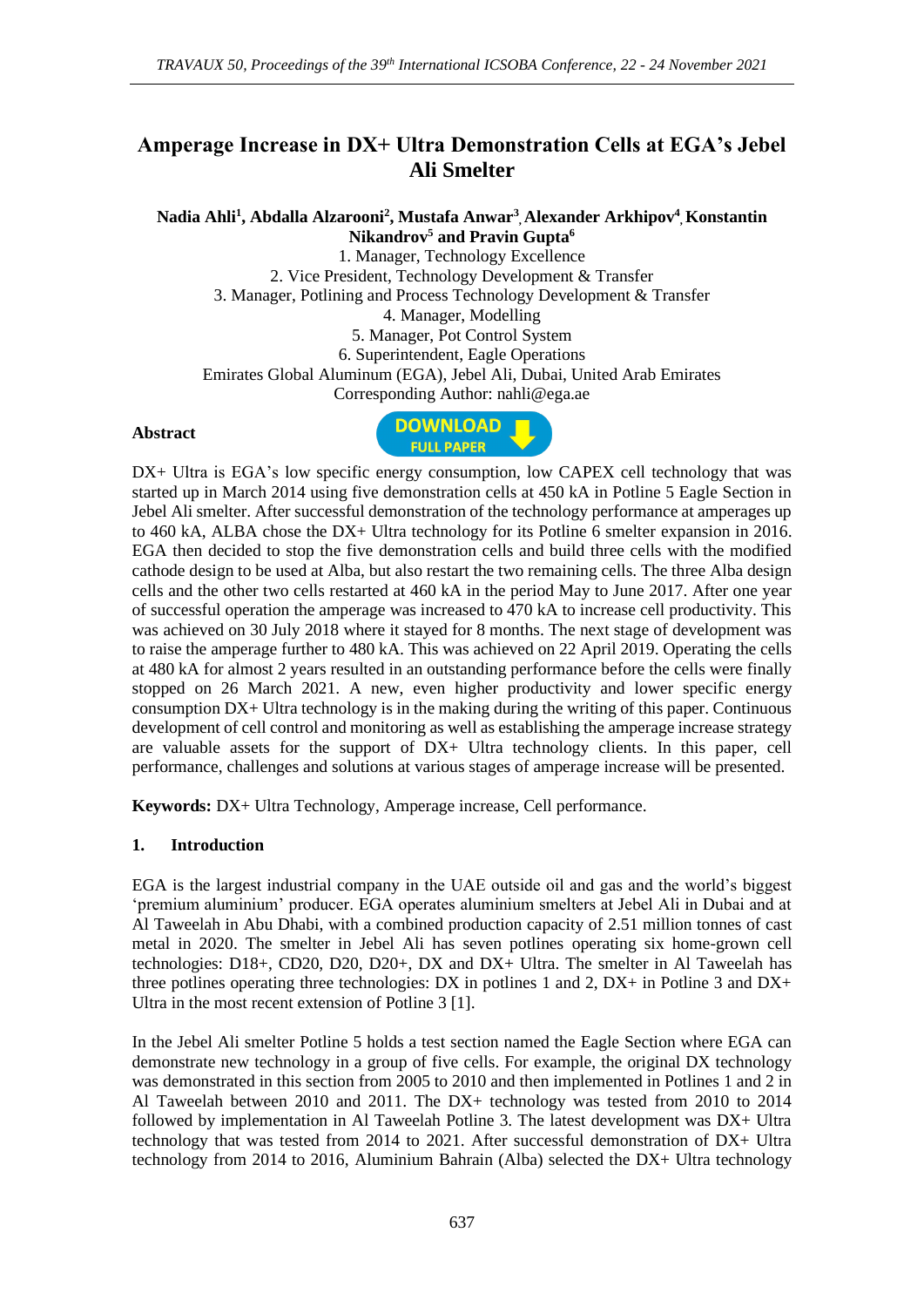for its Potline 6 expansion project that commenced 2016. The five DX+ Ultra demonstration cells were stopped on 18 March 2017 and had achieved cell ages from 1050 to 1102 days. Two cells (no. 273 and 274) were rebuilt as industrial (Alba) design with asymmetric busbars and some modifications to the cathode lining. One cell (no. 277) had only the Alba cathode design and no changes made to the busbar. The two remaining cells (no. 275 and 276) were restarted without any changes. These cells started up from 18 May to 18 June 2017 at 460 kA [2]. The restarted cell no. 276 was cut out on 18 July 2019, rebuilt and bathed-up again with Alba cathode design on 24 August 2019. The restarted cell no. 275 was cut out on 4 January 2020 at the age of 2007 days, rebuilt and bathed-up with Alba cathode design on 26 January 2020. All cells were ultimately stopped on 26 March 2021 while operating at 480 kA. They are presently being rebuilt with a more advanced cathode design with the intention to operate them at 500 kA.

In this paper the performance of DX+ Ultra Eagle cells will be reviewed and analysed at amperages of 460 kA, 470 kA and 480 kA.

## **2. Amperage Increase Strategy**

The DX+ Ultra cells started up at 450 kA between March and May of 2014. An amperage of 455 kA was reached shortly after that on 18 July 2014. Thereafter, various amperages up to 469 kA were tested, but then the amperage was taken down again to 455 kA during the period starting 14 February 2015 until 6 September 2016. Following that, the amperage started to be increased again and reached 460 kA on 19 September 2016. It stayed at 460 kA until 3 July 2018. An amperage of 470 kA was reached on 30 July 2018 where it was kept until 4 April 2019. After a period of increases, an amperage of 480 kA was reached on 22 April 2019. It was held at this level until 26 March 2021 when all pots were cut out. Figure 1 shows the amperage evolution and the associated cell voltages.



**Figure 1. Cell amperage and average voltage of all five DX+ Ultra cells from the original start-up in 2014 to 26 March 2021. High voltages are at the original start-up and at the start-up of the industrial cells.** 

The cell performance at 455 kA has previously been reported by Alzarooni et. al. for the period of 1 June 2015 to 31August 2016 (15 months) [3]. The performance was excellent with 95 % current efficiency, specific energy consumption of 12.8 kWh/kg Al and net carbon consumption of 402 kg C/ kg Al. In the present paper, the performance at 460 kA, 470 kA and 480 kA will be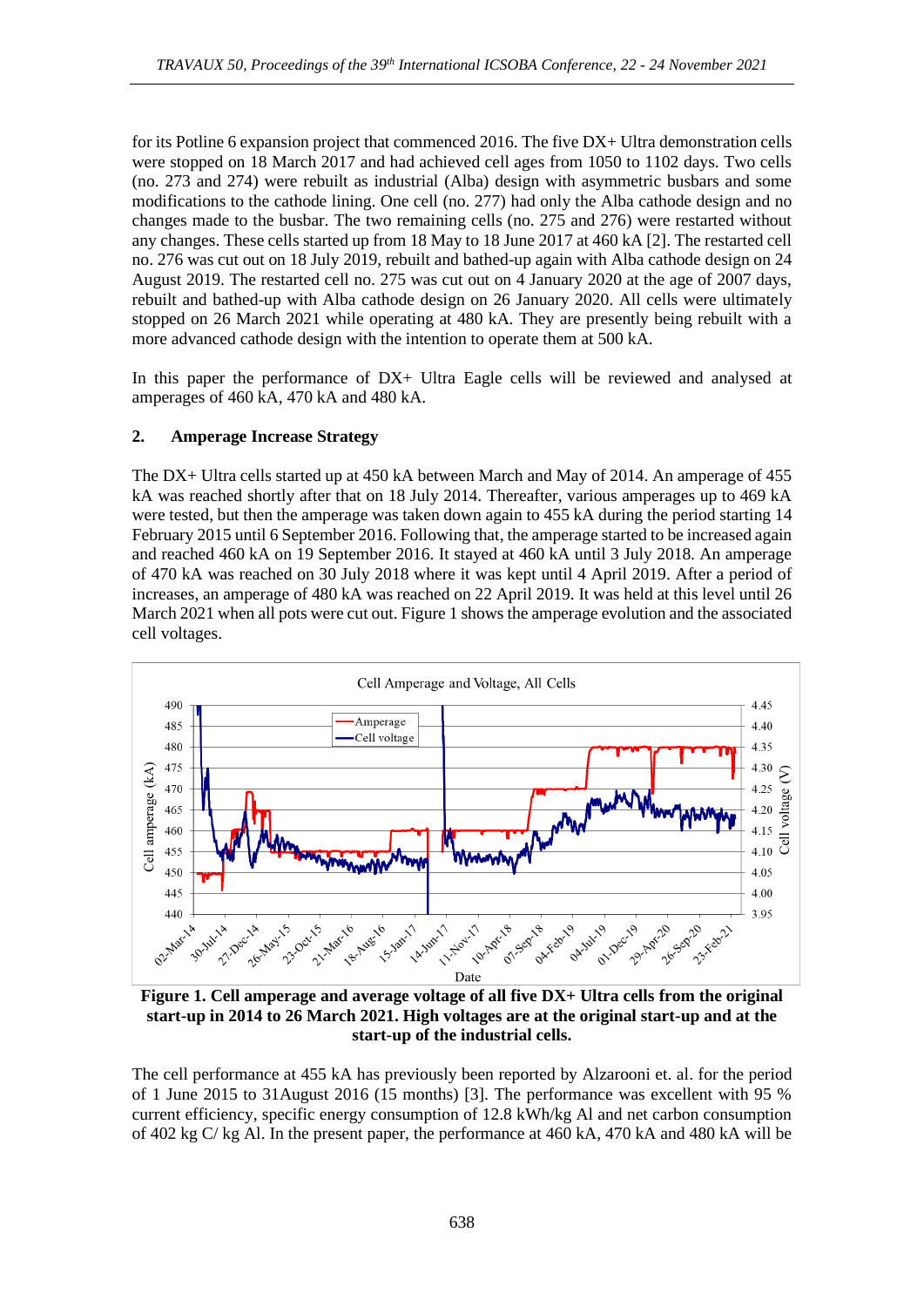| radio 2. i criorinance of DAT chea demonsitation cens.    |                 |                                          |                                      |                                               |                                               |
|-----------------------------------------------------------|-----------------|------------------------------------------|--------------------------------------|-----------------------------------------------|-----------------------------------------------|
| <b>Parameter</b>                                          | Unit            | 1 Sept<br>$2017 - 29$<br><b>Jul 2018</b> | 30 Jul<br>$2018 -$<br>21 Apr<br>2019 | 22 Apr<br>$2019 - 25$<br><b>March</b><br>2021 | 1 Sept<br>$2017 - 23$<br><b>March</b><br>2021 |
| Target amperage                                           | kA              | 460                                      | 470                                  | 480                                           | N/A                                           |
| Actual amperage                                           | kA              | 460.39                                   | 470.27                               | 479.43                                        | 472.52                                        |
| Current efficiency-tapped                                 | $\%$            | 93.65                                    | 93.31                                | 93.47                                         | 93.48                                         |
| Current efficiency - corrected<br>for metal height change | $\%$            | 93.65                                    | 93.69                                | 93.54                                         | 93.60                                         |
| Metal production (calculated<br>with corrected CE)        | kg/cell-day     | 3472                                     | 3548                                 | 3611                                          | 3561                                          |
| Net cell voltage                                          | V               | 4.09                                     | 4.15                                 | 4.20                                          | 4.16                                          |
| <b>BRSP</b>                                               | μ $Ω$           | 5.15                                     | 5.20                                 | 5.19                                          | 5.18                                          |
| Net specific energy (DC)                                  | kWh/kg Al       | 13.0                                     | 13.3                                 | 13.4                                          | 13.27                                         |
| Net carbon consumption                                    | kg C/t Al       | 405                                      | 407                                  | 413                                           | 410                                           |
| Gross carbon consumption                                  | kg C/t Al       | 530                                      | 528                                  | 547                                           | 539                                           |
| Excess AlF <sub>3</sub>                                   | $\%$            | 9.4                                      | 9.4                                  | 9.9                                           | 9.6                                           |
| Bath temperature                                          | $\rm ^{\circ}C$ | 966                                      | 965                                  | 962                                           | 964                                           |
| Metal height before tap                                   | cm              | 20.2                                     | 22.7                                 | 24.5                                          | 23.0                                          |
| Fe                                                        | $\%$            | 0.036                                    | 0.040                                | 0.042                                         | 0.041                                         |
| Si                                                        | $\%$            | 0.023                                    | 0.024                                | 0.038                                         | 0.034                                         |
| Anode effect frequency                                    | AE/pot-day      | 0.046                                    | 0.031                                | 0.052                                         | 0.046                                         |
| Anode effect duration                                     | S               | 13.2                                     | 11.2                                 | 12.1                                          | 12.8                                          |
| PFC emissions, CO <sub>2</sub> equiv.*                    | $CO2$ kg/t Al   | 10.9                                     | 6.2                                  | 11.5                                          | 10.7                                          |
| Cathode voltage drop                                      | mV              | 194                                      | 203                                  | 212                                           | 206                                           |

**Table 2. Performance of DX+ Ultra demonstration cells.**

**\***CO2 equivalent is calculated as in Reference [11], using the Tier 2 method and SAR (Second Assessment Report).

## **6. Conclusions**

EGA has successfully increased amperages in DX+ Ultra demonstration cells from 450 kA to 480 kA. During amperage increases from 460 kA to 480 kA the metal production in industrial cells increased by 139 kg/cell-day. Current efficiency and specific energy consumption remained practically constant during the amperage increase. Metal purity was excellent and,  $CO<sub>2</sub>$  equivalent of PFC emissions was world benchmark.

## **7. References**

- 1. Nicole Teeling, Olivier Charette, Jean-Denis Carrier and Saif Alhashmi, Smelter Potline Extension at EGA Al Taweelah Smelter, *Proceedings of 39th International ICSOBA Conference*, Virtual, 22-24 November 2021, pages 647 - 657, *Travaux* 50.
- 2. Abdalla Alzarouni et al., DX+ Ultra industrial version: Preheat start up and early operation, Light Metals 2018, 721-729.
- 3. Abdalla Alzarooni et al.,  $DX+ Ultra-EGA$  high productivity, low energy cell technology, *Light Metals*, 2017, 769–774.
- 4. Abdalla Al Zarouni, Lalit Mishra, Nadia Ahli, Marwan Bastaki, Amal Al Jasmi, Alexander Arkhipov and Vinko Potocnik, *Proceedings of 31st International Conference of ICSOBA*